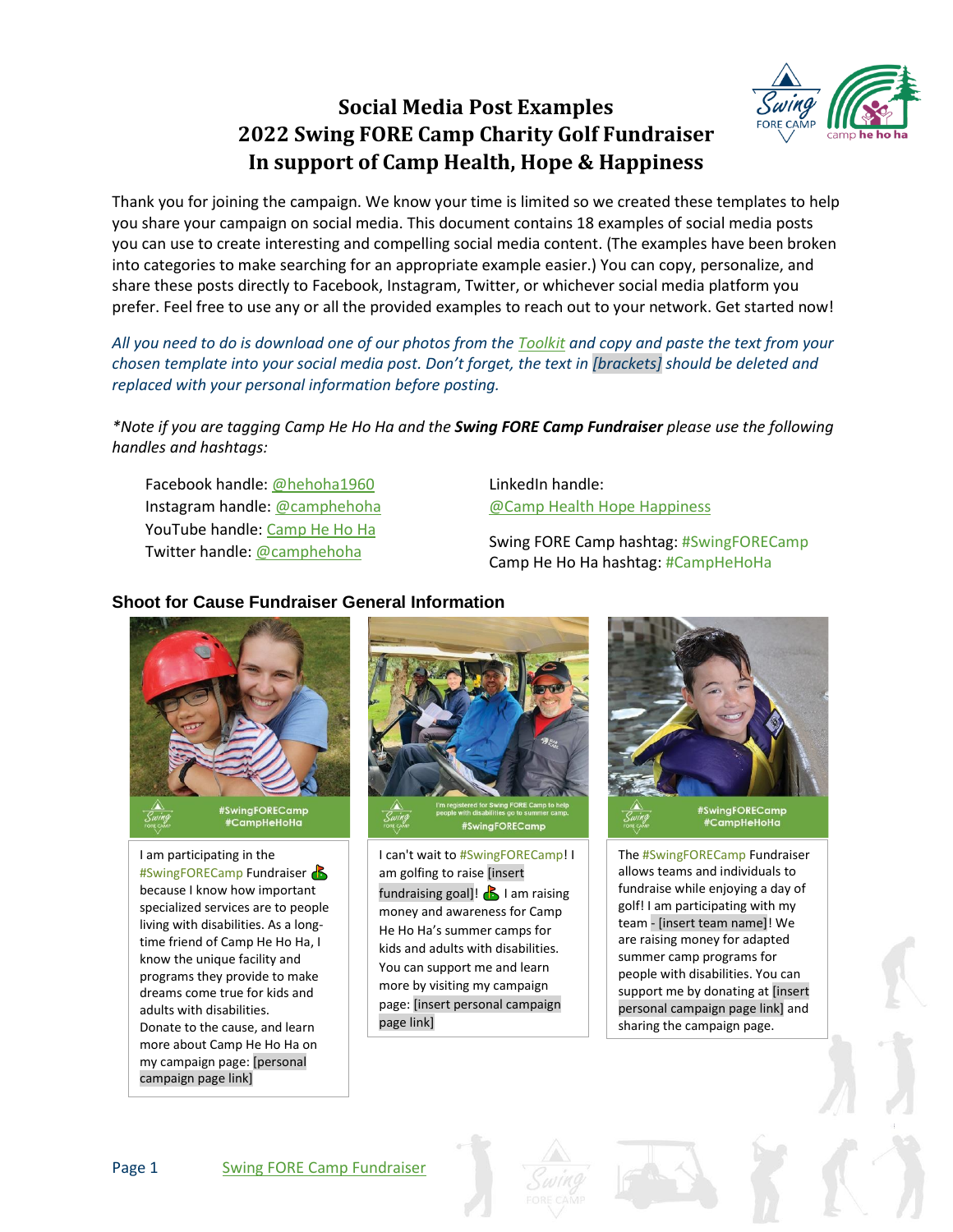

### **Asking for Donations**



I just joined the #SwingFORECamp Fundraiser!  $\mathbf{B}$   $\mathbf{\hat{\mathbb{Z}}}$  Please be one of the first to make a donation! Donate now at [insert personal campaign page link].



I am [insert percentage %] towards my goal of raising [insert fundraising goal].  $\bigwedge$  It feels great to be supporting this great cause! Please consider donating to my campaign to make a difference in the lives of people living with disabilities: [insert personal campaign page link]



Please Help! I want your donation to the #ShootForCause Fundraiser. Money raised benefits kids and adults with disabilities attending Camp He Ho Ha summer camps designed to meet their special needs and interests. Support me by donating at [personal campaign page link], sharing my page, or just dropping some words of encouragement!  $\mathbb{R}^{\frac{m}{2}}$  I am excited to hone my golf swing for the tournament and make a difference for special Albertans with special needs.

.



On August 12, 2022, I will be golfing for fun -while making a difference for many! Please support my #SwingFORECamp Fundraiser by making a gift and sharing my campaign link: [insert personal campaign page link] I am participating in the #SwingFORECamp Fundraiser in honor of my [loved one] who lives with a disability. [Insert personal story, memory, reflection].



Now through August 12, 2022, I will be raising money for Camp He Ho Ha's summer camps for kids and adults with disabilities and trying to earn free registration to the 2022 #SwingFORECamp Tournament. You can support my campaign and Camp He Ho Ha by visiting my campaign page: [insert personal campaign page link]



I am participating in the 2022 #SwingFORECamp Fundraiser because care about others. Camp is a special place for so many people with special needs. Please help me make summer camp dreams come true for kids and adults with disabilities by making a gift and sharing my campaign link: [insert personal campaign page link]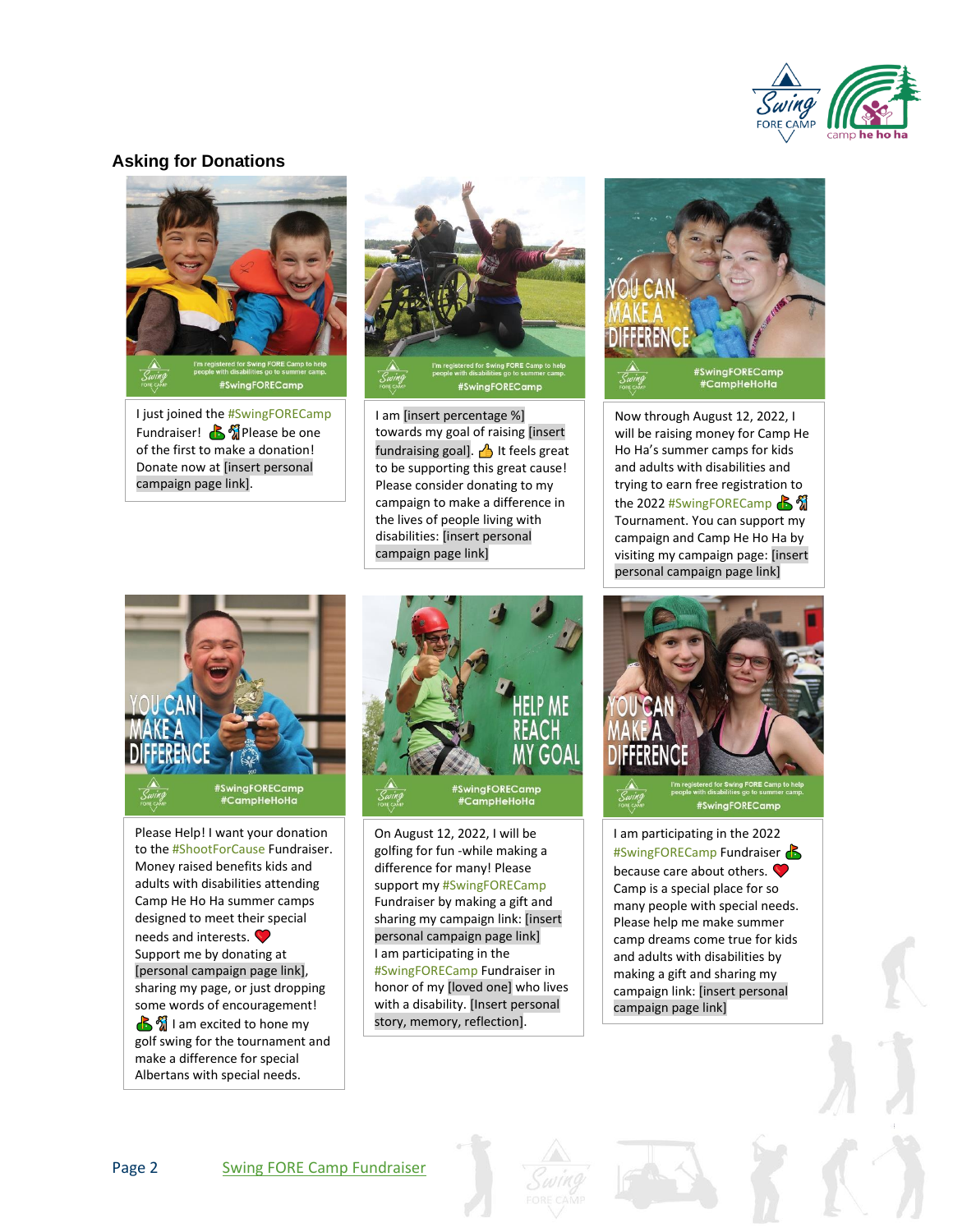

#### **Thank your Donors and Supporters**



Wow! – thanks so much for your donation of [donation amount] to my #SwingFORECamp fundraiser. With your help, I have been able to raise \$[insert amount raised] to help individuals with disabilities attend summer camp designed just for them. Thank you so much for supporting me and this terrific cause. It means so much!



Thank you so much to everyone who donated to my  $\bigcirc$   $\bigcirc$ #SwingFORECamp campaign! With your help, I raised \$[insert amount raised] to support @CampHeHoHa @hehoha1960 and high-quality overnight summer camp programs for children and adults living with physical and mental disabilities. Together, we are making a positive impact on the lives of individuals with disabilities and their families!



Woo hoo! I achieved my #SwingFORECamp fundraising goal! I raised \$[insert amount raised] to support summer camps for Albertans with disabilities. Thank you everyone who donated! <sup>1</sup> If you haven't donated yet, please help me celebrate reaching my goal by donating to my campaign: [insert personal campaign page link] so we can raise even more for Camp He Ho Ha.

#### **Other**



The #SwingFORECamp Fundraiser ends soon! So far, my amazing friends and family have donated [insert amount raised]! Can you help me reach my goal to raise [insert fundraising goal] before time runs out? Donate here: [insert personal campaign page link]. Your donation helps Camp He Ho Ha offer inclusive summer camps for Albertans living with disabilities.



[Insert personal story. (Think about a moment, experience, or how Camp He Ho Ha has impacted you)]. That is why I chose to #SwingFORECamp and raise money for Camp He Ho Ha's programs and bring awareness to the needs of people with disabilities. You can learn more about my campaign and donate at [insert personal campaign page

link]



7% of Canadians have a severe disability that impacts their daily living and requires access to specialized programs and services. On behalf of individuals living with disabilities, I am participating in the #SwingFORECamp fundraiser. I am raising money to help them experience inclusive programs at Camp He Ho Ha. Learn more and make a gift at [insert personal campaign page link]